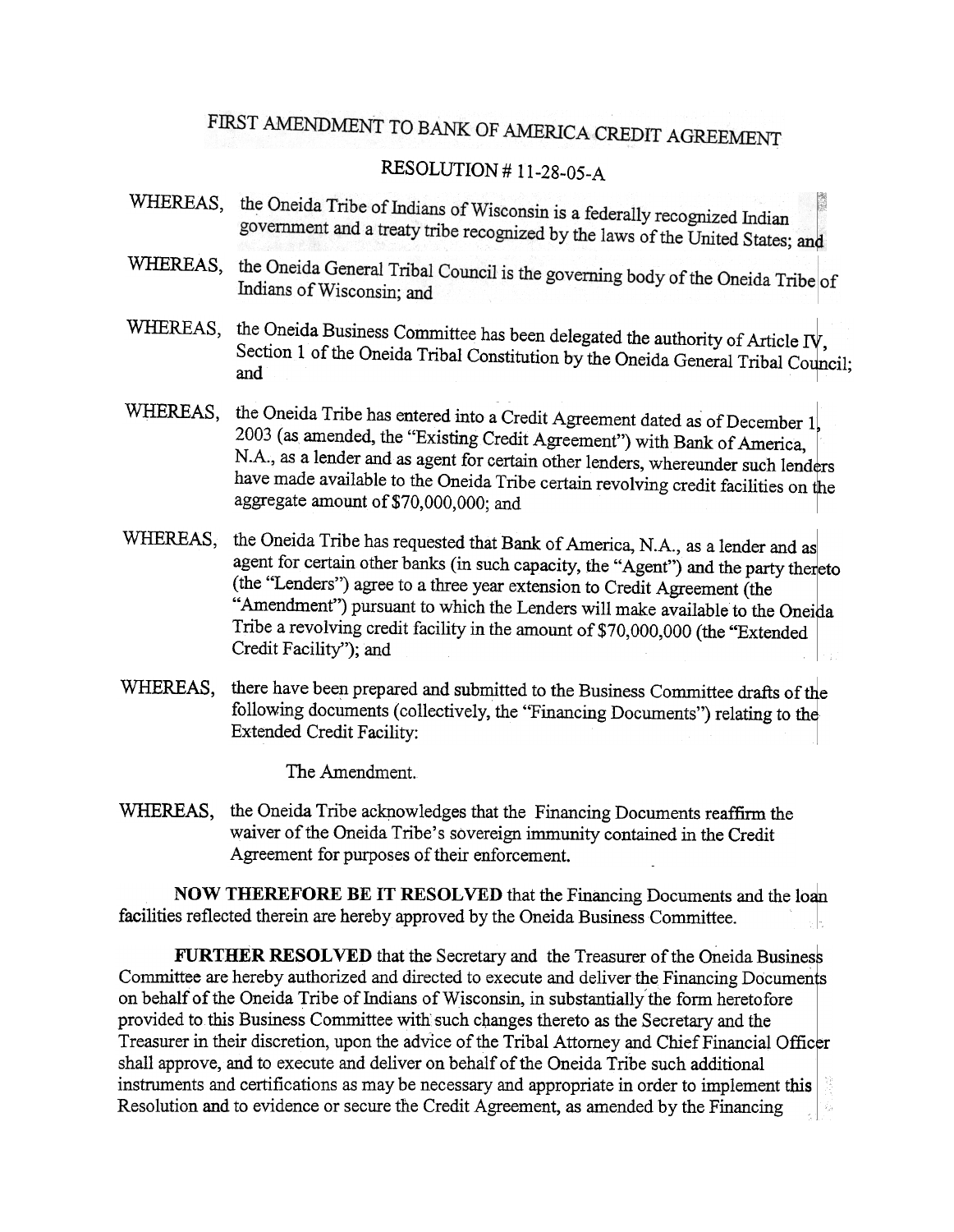Documents, the Secretary's and the Treasurer's execution and delivery of any document or additional instrument or certification being conclusive evidence of their approval thereofin accordance with this Resolution.

FURTHER RESOLVED that the approvals and authorizations herein contained shall constitute sufficient approvals and authorizations for the borrowing, repayment and reborrowing, from time to time, of the amounts available to be borrowed, and requests for extensions of letters of credit, by the Oneida Tribe under the Financing Documents in the manner provided therein without further action of this Business Committee.

FURTHER RESOLVED, it is hereby acknowledged that each and every note, pledge agreement, collateral agreement, and other instrument made pursuant to the foregoing Resolutions is and will be made and given for the business purposes of the Oneida Tribe. I

FURTHER RESOLVED, the Secretary of the Oneida Business Committee shall certify to the Lenders the names and signatures of the persons who presently are duly elected, qualified and acting as the officers authorized to act under the foregoing Resolutions, and the Secretary of the Oneida Business Committee shall from time to time hereafter, upon a change in the facts so certified, immediately certify to the Lenders the names and signatures of the persons then authorized to sign or to act, the Lenders shall be fully protected in relying on such certificates' and on the obligation of the Secretary of the Oneida Business Committee immediately to certify to the Lenders any change in any fact certified, and the Banks shall be indemnified and saved harmless by the Oneida Tribe from any and all claims, demands, expenses, costs and damages resulting from or growing out of honoring or relying on the signature or other authority (whether or not property used) or any officer whose name and signature was so certified, or refusing to honor any signatures or authority not so certified.